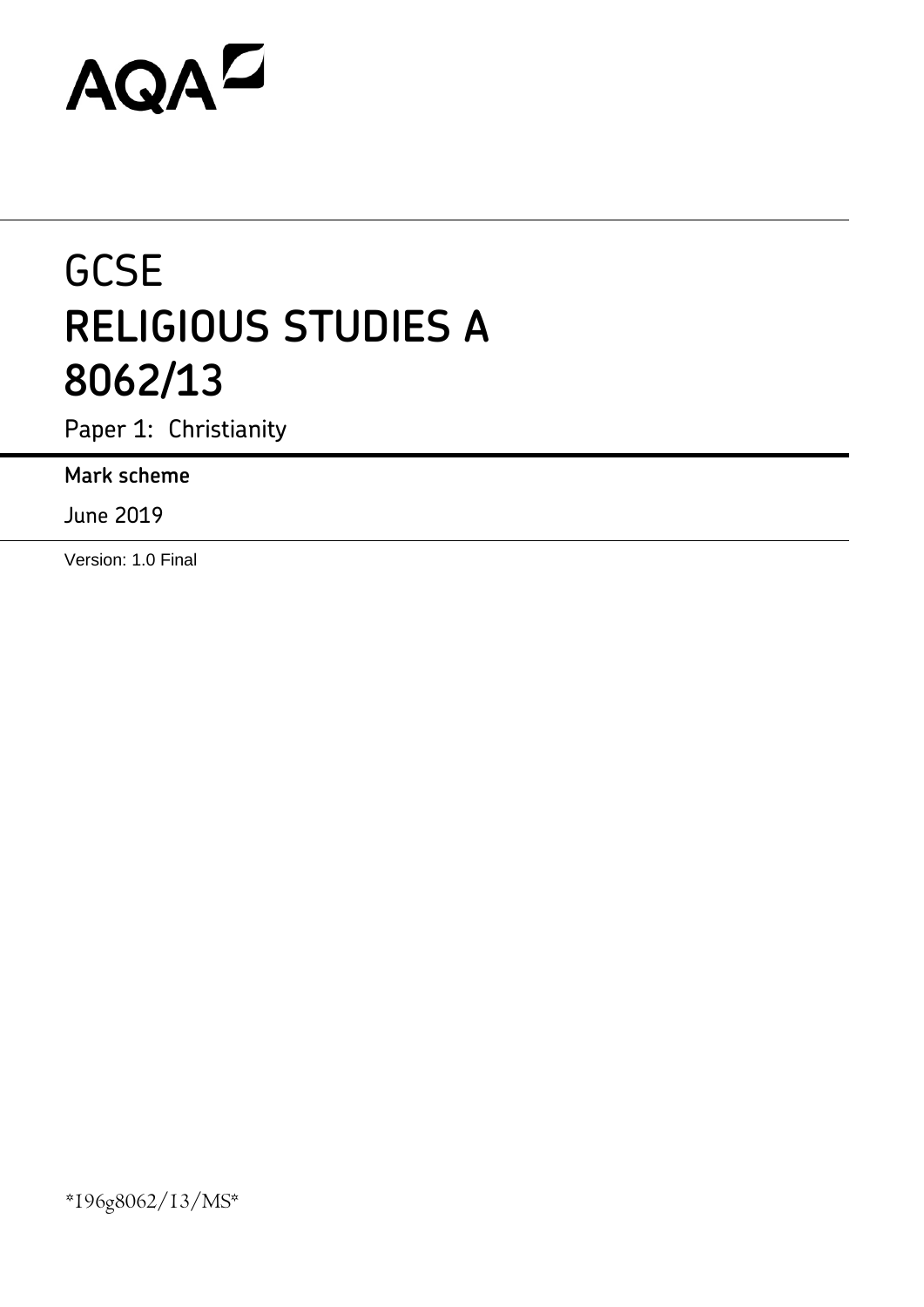Mark schemes are prepared by the Lead Assessment Writer and considered, together with the relevant questions, by a panel of subject teachers. This mark scheme includes any amendments made at the standardisation events which all associates participate in and is the scheme which was used by them in this examination. The standardisation process ensures that the mark scheme covers the students' responses to questions and that every associate understands and applies it in the same correct way. As preparation for standardisation each associate analyses a number of students' scripts. Alternative answers not already covered by the mark scheme are discussed and legislated for. If, after the standardisation process, associates encounter unusual answers which have not been raised they are required to refer these to the Lead Examiner.

It must be stressed that a mark scheme is a working document, in many cases further developed and expanded on the basis of students' reactions to a particular paper. Assumptions about future mark schemes on the basis of one year's document should be avoided; whilst the guiding principles of assessment remain constant, details will change, depending on the content of a particular examination paper.

Further copies of this mark scheme are available from aqa.org.uk

Copyright © 2019 AQA and its licensors. All rights reserved.

AQA retains the copyright on all its publications. However, registered schools/colleges for AQA are permitted to copy material from this booklet for their own internal use, with the following important exception: AQA cannot give permission to schools/colleges to photocopy any material that is acknowledged to a third party even for internal use within the centre.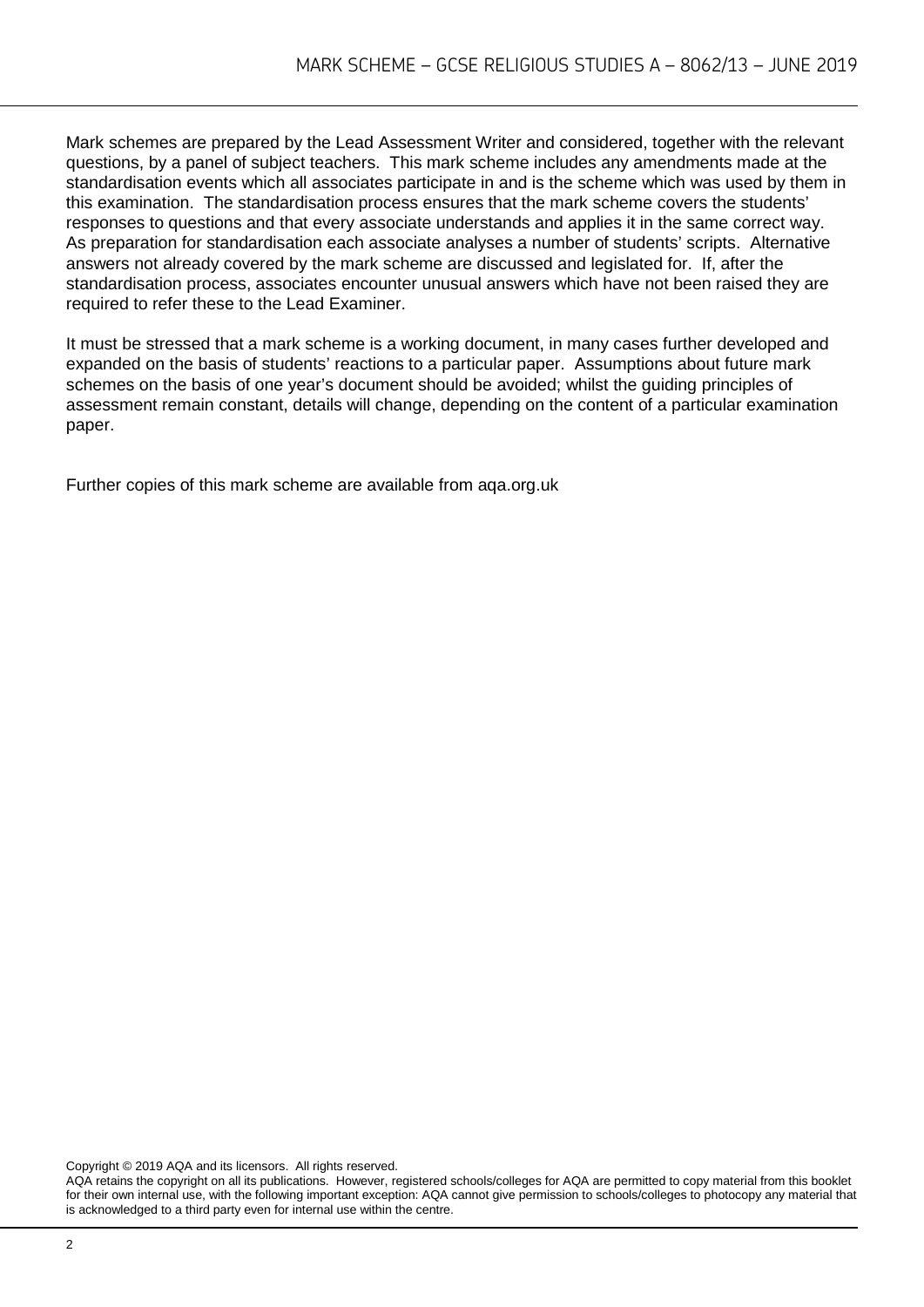#### Level of response marking instructions

Level of response mark schemes are broken down into levels, each of which has a descriptor. The descriptor for the level shows the average performance for the level. There are marks in each level.

Before you apply the mark scheme to a student's answer read through the answer and annotate it (as instructed) to show the qualities that are being looked for. You can then apply the mark scheme.

#### Step 1 Determine a level

Start at the lowest level of the mark scheme and use it as a ladder to see whether the answer meets the descriptor for that level. The descriptor for the level indicates the different qualities that might be seen in the student's answer for that level. If it meets the lowest level then go to the next one and decide if it meets this level, and so on, until you have a match between the level descriptor and the answer. With practice and familiarity you will find that for better answers you will be able to quickly skip through the lower levels of the mark scheme.

When assigning a level you should look at the overall quality of the answer and not look to pick holes in small and specific parts of the answer where the student has not performed quite as well as the rest. If the answer covers different aspects of different levels of the mark scheme you should use a best fit approach for defining the level and then use the variability of the response to help decide the mark within the level, ie if the response is predominantly level 3 with a small amount of level 4 material it would be placed in level 3 but be awarded a mark near the top of the level because of the level 4 content.

#### Step 2 Determine a mark

Once you have assigned a level you need to decide on the mark. The descriptors on how to allocate marks can help with this. The exemplar materials used during standardisation will help. There will be an answer in the standardising materials which will correspond with each level of the mark scheme. This answer will have been awarded a mark by the Lead Examiner. You can compare the student's answer with the example to determine if it is the same standard, better or worse than the example. You can then use this to allocate a mark for the answer based on the Lead Examiner's mark on the example.

You may well need to read back through the answer as you apply the mark scheme to clarify points and assure yourself that the level and the mark are appropriate.

Indicative content in the mark scheme is provided as a guide for examiners. It is not intended to be exhaustive and you must credit other valid points. Students do not have to cover all of the points mentioned in the Indicative content to reach the highest level of the mark scheme.

An answer which contains nothing of relevance to the question must be awarded no marks.

#### Levels of response marking

In GCSE Religious Studies, differentiation is largely achieved by outcome on the basis of students' responses. To facilitate this, levels of response marking has been devised for many questions.

Levels of response marking requires a quite different approach from the examiner than the traditional 'point for point' marking. It is essential that the **whole response is read** and then **allocated to the level**  it best fits.

If a student demonstrates knowledge, understanding and / or evaluation at a certain level, he / she must be credited at that level. **Length** of response or **literary ability** should **not be confused with genuine**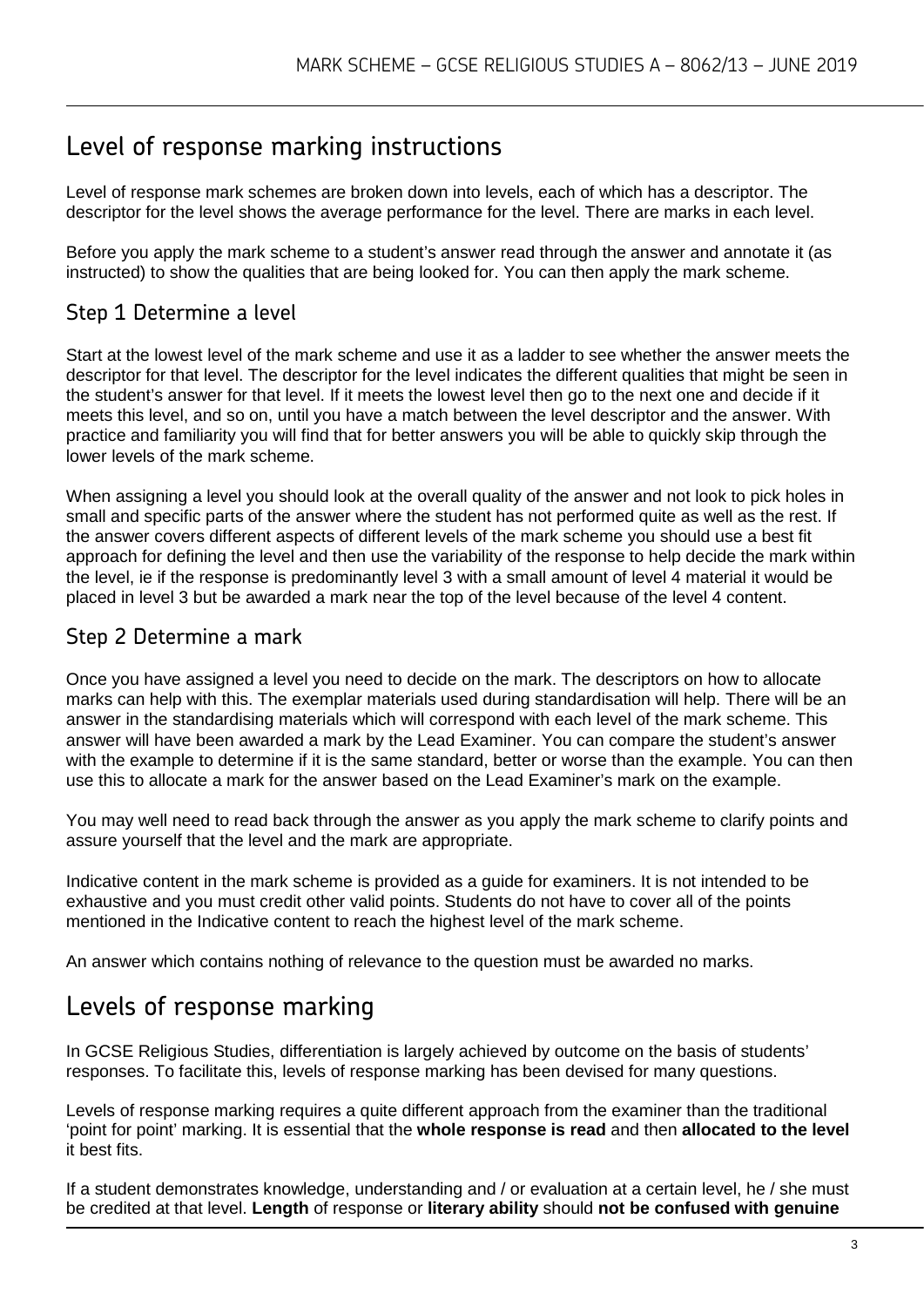**religious studies skills**. For example, a short answer which shows a high level of conceptual ability must be credited at that level. (If there is a band of marks allocated to a level, discrimination should be made with reference to the development of the answer.)

Levels are tied to specific skills. Examiners should **refer to the stated assessment target** objective of a question (see mark scheme) when there is any doubt as to the relevance of a student's response.

Levels of response mark schemes include either **examples** of possible students' responses or **material**  which they might use. These are intended as a **guide** only. It is anticipated that students will produce a wide range of responses to each question.

It is a feature of levels of response mark schemes that examiners are prepared to reward fully, responses which are obviously valid and of high ability but do not conform exactly to the requirements of a particular level. This should only be necessary occasionally and where this occurs examiners must indicate, by a brief written explanation, why their assessment does not conform to the levels of response laid down in the mark scheme. Such scripts should be referred to the Lead Examiner.

#### **In questions where credit can be given to the development of a point, those developments can take the form of:**

#### **Example or evidence**

- **Reference to different views**
- **Detailed information.**

### Spelling, Punctuation and Grammar (SPaG)

Spelling, punctuation and grammar will be assessed in 12-mark questions.

Spelling, punctuation and grammar (SPaG) will be assessed against the following criteria:

| Level                            | <b>Performance descriptor</b>                                                                                                                                                                                                                                                                          | <b>Marks</b><br>awarded |
|----------------------------------|--------------------------------------------------------------------------------------------------------------------------------------------------------------------------------------------------------------------------------------------------------------------------------------------------------|-------------------------|
| High<br>performance.             | Learners spell and punctuate with consistent accuracy<br>$\bullet$<br>Learners use rules of grammar with effective control of meaning overall<br>Learners use a wide range of specialist terms as appropriate<br>$\bullet$                                                                             | 3                       |
| Intermediate •<br>performance.   | Learners spell and punctuate with considerable accuracy<br>Learners use rules of grammar with general control of meaning overall<br>Learners use a good range of specialist terms as appropriate<br>$\bullet$                                                                                          | 2                       |
| <b>Threshold</b><br>performance. | Learners spell and punctuate with reasonable accuracy<br>$\bullet$<br>Learners use rules of grammar with some control of meaning and any<br>errors do not significantly hinder meaning overall<br>Learners use a limited range of specialist terms as appropriate<br>$\bullet$                         |                         |
| No marks<br>awarded              | The learner writes nothing<br>$\bullet$<br>The learner's response does not relate to the question<br>$\bullet$<br>The learner's achievement in SPaG does not reach the threshold<br>$\bullet$<br>performance level, for example errors in spelling, punctuation and<br>grammar severely hinder meaning | O                       |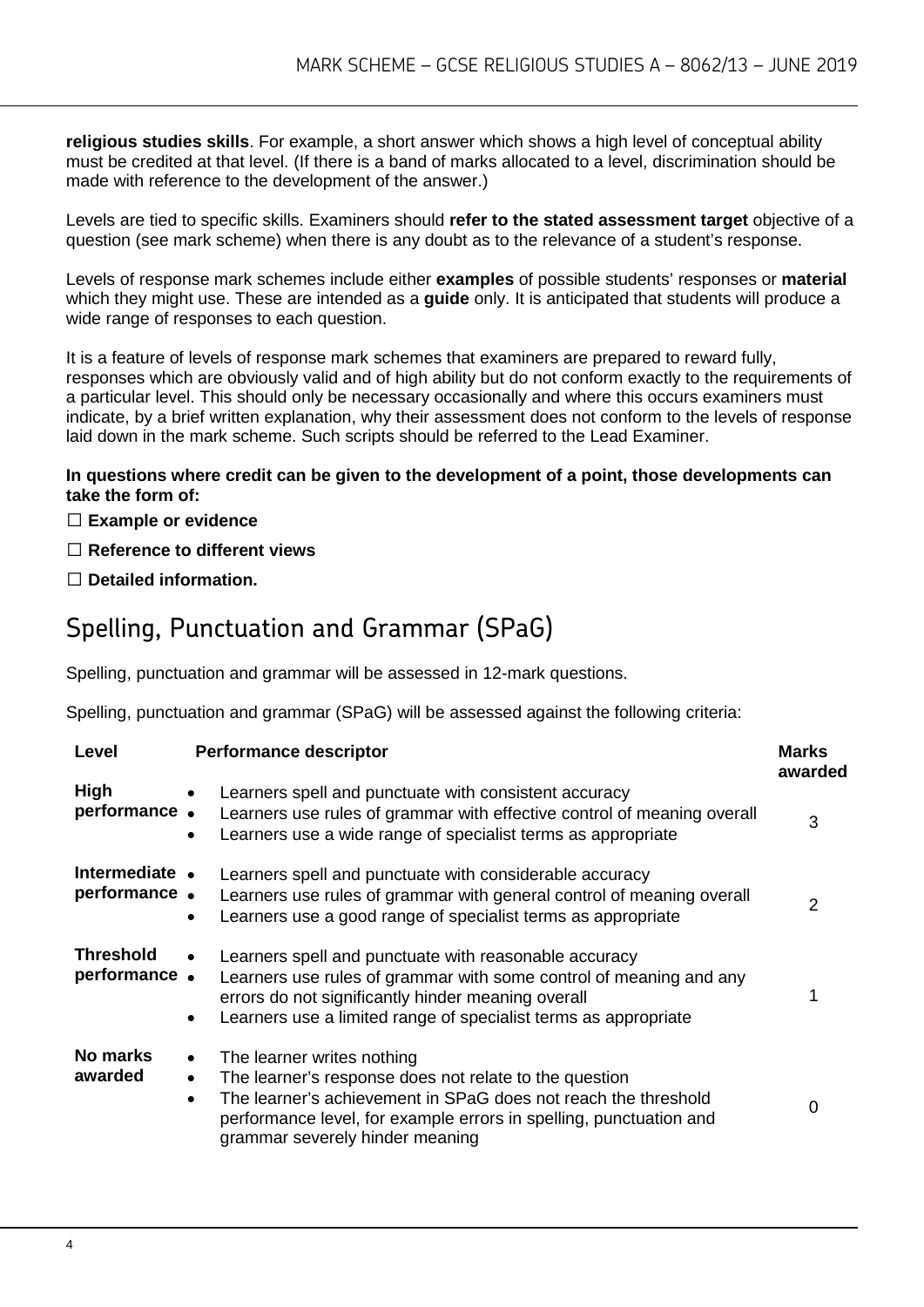#### **0 1 Christianity: Beliefs**

**0 1 . 1 Which one of the following is not a means of salvation?**

**[1 mark]**

**A Law**

- **B Grace**
- **C Sin**
- **D Spirit**

**Target: AO1:1 Demonstrate knowledge and understanding of religion and belief, including beliefs, practices and sources of authority.**

Answer: C: Sin

**0 1 . 2 Give two Christian beliefs about Jesus' Ascension.**

**[2 marks]**

**Target: AO1:1 Demonstrate knowledge and understanding of religion and belief, including beliefs, practices and sources of authority.**

**One mark for each of two correct points.** 

#### **Students may include two of the following points, but all other relevant points must be credited:**

- Jesus rose / was carried up into heaven / Jesus met with God in heaven.
- It took place in Bethany.
- It happened 40 days after the resurrection.
- A cloud received Jesus.
- It marked the end of Jesus' life on earth.
- Two men appeared in white robes.
- The two men told the disciples that just as they had seen Jesus ascend to heaven / he would return to earth in the same way.
- It was the point at which the disciples began to worship Jesus.
- At this point the disciples became joyful / were no longer sad.
- Jesus also told the disciples about the gift of the Holy Spirit.
- It showed the truth of Jesus' promises, eg about heaven / proved Jesus was right.
- Jesus' disciples were present.
- Jesus rose to heaven so Christians can too, etc.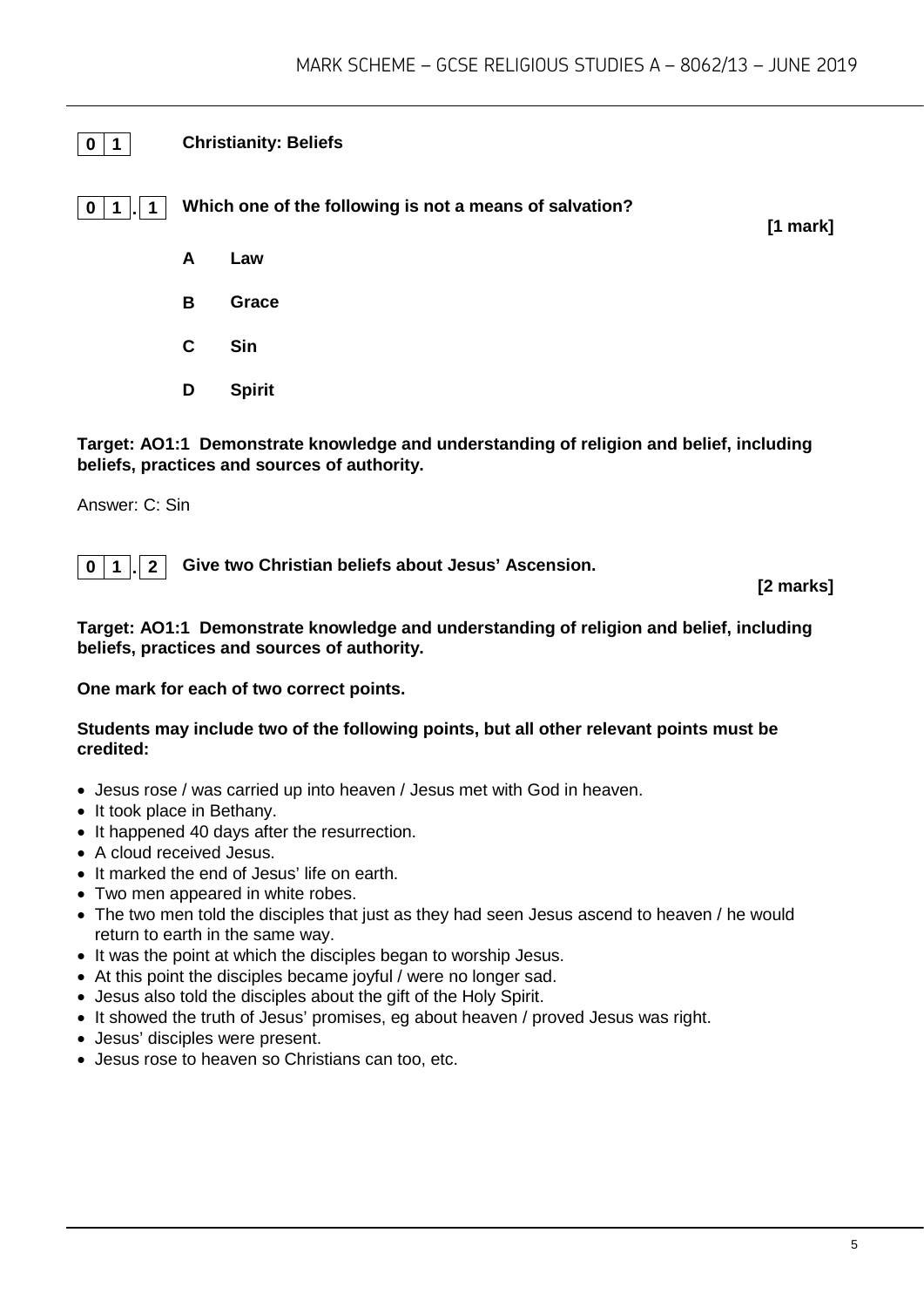#### **0 1 . 3 Explain two ways in which belief in the Trinity influences Christians today.**

**[4 marks]**

#### **Target: AO1:2 Demonstrate knowledge and understanding of religion and belief, including influence on individuals, communities and societies.**

#### **First way**

Simple explanation of a relevant and accurate influence – 1 mark Detailed explanation of a relevant and accurate influence – 2 marks

#### **Second way**

Simple explanation of a relevant and accurate influence – 1 mark Detailed explanation of a relevant and accurate influence – 2 marks

#### **Students may include some of the following points, but all other relevant points must be credited:**

- As the Father, God is loving / so Christians may feel loved / so should love others / for example by giving to charity.
- As the Son, God was incarnate / lived and died among humans / so Christians know that God can understand them / can feel pain and misery like we do / so Christians can pray to God for help / they might be influenced to become doctors or nurses.
- As the Spirit, God is a source of spiritual strength / so Christians can feel the Spirit at work in their lives / this strengthens and supports them.
- The Trinity is a mystery / so Christians can accept that there are things that they cannot know about God.
- The Trinity explains many things in the Bible / so Christians can understand events like the voice from heaven at Jesus' baptism / also they can understand the importance of the Trinity for baptism / in the name of the Father, Son & Spirit.
- Believing that God is Father may influence some to become good fathers.
- For some, the idea of three persons in one confuses them, because it is difficult to understand, etc.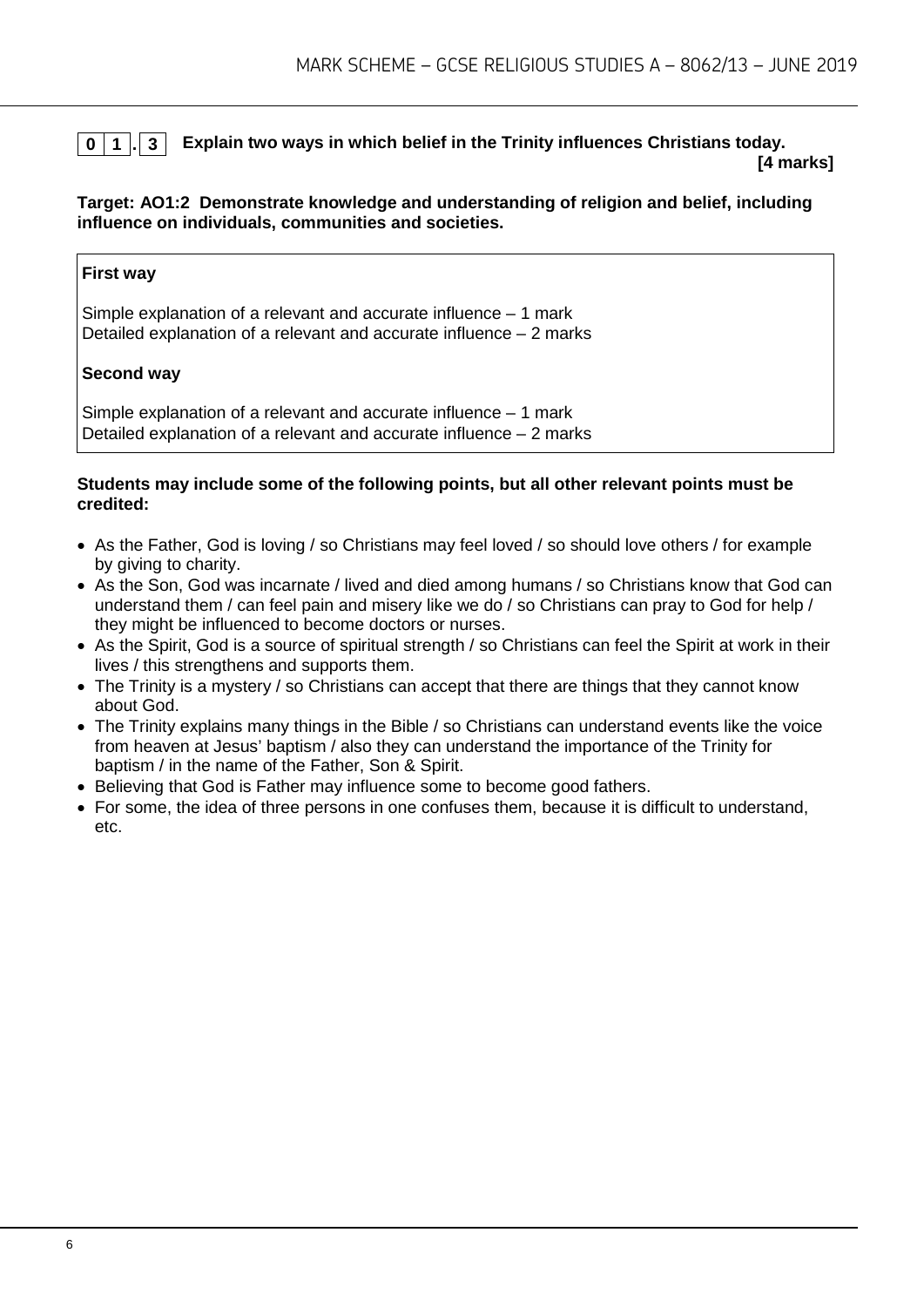#### **0 1 . 4 Explain two Christian beliefs about the causes of sin.**

**Refer to sacred writings or another source of Christian belief and teaching in your answer.**

**[5 marks]**

**Target: AO1:1 Demonstrate knowledge and understanding of religion and belief, including beliefs, practices and sources of authority.**

#### **First belief**

Simple explanation of a relevant and accurate belief – 1 mark Detailed explanation of a relevant and accurate belief – 2 marks

#### **Second belief**

Simple explanation of a relevant and accurate belief – 1 mark Detailed explanation of a relevant and accurate belief – 2 marks

Relevant and accurate reference to sacred writing or another source of Christian belief and teaching – 1 mark

#### **Students may include some of the following points, but all other relevant points must be credited:**

- Sin can be caused by many things, particularly the mind, eg: lust (Matthew 5:28 'Everyone who looks at a woman lustfully has already committed adultery in his heart') / greed/love of money (Luke 16, the unjust steward) / love of material things (Luke 16:13 – 'You cannot serve both God and worldly things') / violence (Matthew 5:39 – 'Do not resist one who is evil – if any one strikes you on the right cheek, turn the other cheek to him also' / repeated sin (Jesus in John 8:34: 'Whoever commits sin is a slave to sin'), etc.
- Some believe that Satan / the Devil causes people to sin / tempts people to sin, eg the temptations of Jesus (Luke 4:1–13), where Jesus is tempted by such things as bodily hunger and promises of worldly power.
- Also, some understand 'lead us not into temptation' in the Lord's Prayer (Matthew 6:13) to mean, 'Do not let us be tempted to sin by others, by ourselves, or by Satan'.
- Some Christians believe the story in the Book of Genesis, where sin originated in the Garden of Eden / when humans disobeyed God / ate the forbidden fruit / thought they could be like God.
- Some think that all humans inherit the 'original' sin of Adam & Eve / some understand Jesus' forgiveness of the sins of the paralysed man (Mark 2:1–12) in this light.
- Some believe that God causes sin / because as the Creator God is responsible for everything that exists / God made humans imperfect / God gave us free will / so for these reasons humans sin.
- Sin can be caused by separation from God / eg Adam and Eve were punished by being thrown out of the Garden.
- Credit wider social causes of sin, such as poverty, upbringing, addiction, etc.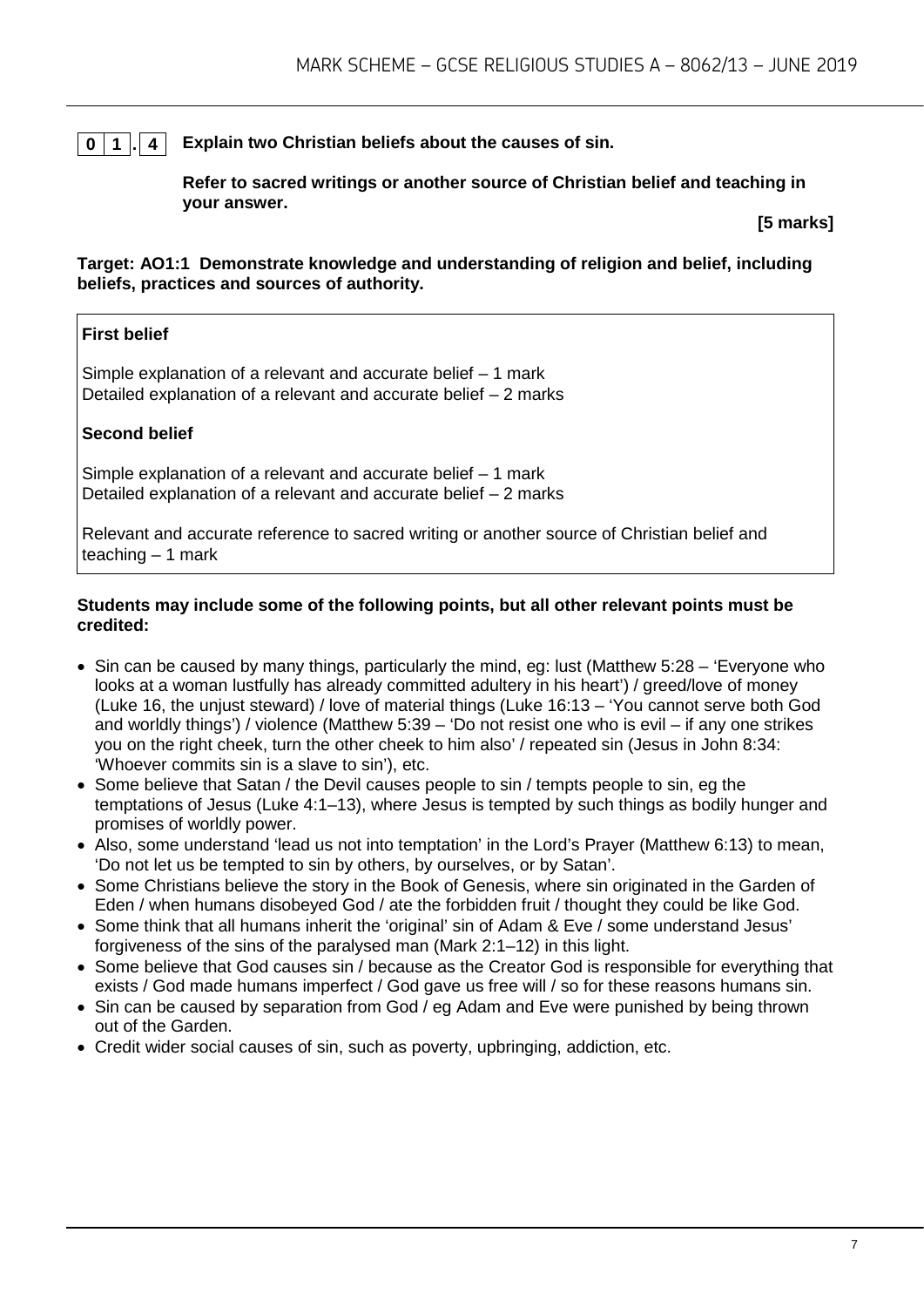**0 1 . 5 'God cannot be loving because people suffer.'**

**Evaluate this statement.** 

**In your answer you should:**

- **refer to Christian teaching**
- **give reasoned arguments to support this statement**
- **give reasoned arguments to support a different point of view**
- **reach a justified conclusion.**

**[12 marks] [SPaG 3 marks]**

#### **Target: AO2 Analyse and evaluate aspects of religion and belief, including their significance and influence.**

| Level         | <b>Criteria</b>                                                                                                                                                                                                                                                                                                            | <b>Marks</b> |
|---------------|----------------------------------------------------------------------------------------------------------------------------------------------------------------------------------------------------------------------------------------------------------------------------------------------------------------------------|--------------|
| 4             | A well-argued response, reasoned consideration of different points of view.<br>Logical chains of reasoning leading to judgement(s) supported by knowledge and<br>understanding of relevant evidence and information.<br>References to religion applied to the issue.                                                       | $10 - 12$    |
| 3             | Reasoned consideration of different points of view.<br>Logical chains of reasoning that draw on knowledge and understanding of<br>relevant evidence and information.<br>Clear reference to religion.                                                                                                                       | $7 - 9$      |
| $\mathcal{P}$ | Reasoned consideration of a point of view.<br>A logical chain of reasoning drawing on knowledge and understanding of relevant<br>evidence and information.<br>0R<br>Recognition of different points of view, each supported by relevant reasons /<br>evidence.<br>Maximum of Level 2 if there is no reference to religion. | $4 - 6$      |
| 1             | Point of view with reason(s) stated in support.                                                                                                                                                                                                                                                                            | $1 - 3$      |
| $\Omega$      | Nothing worthy of credit.                                                                                                                                                                                                                                                                                                  | ∩            |

#### **Students may include some of the following evidence and arguments, but all relevant evidence and arguments must be credited:**

#### **Arguments in support**

- Christians believe that God is all-loving / a loving God would want to stop all suffering, and has the power to stop suffering, so suffering should not exist.
- If God is loving God would know that humans are weak, and would end suffering.
- This applies to life after death as well an all-loving and just God would not allow people to suffer after they die / but the Bible teaches that hell is real / eg in the Parable of the Sheep and the Goats.
- Most natural disasters are not caused by anything done by humans and animals / so God should take control of disasters such as earthquakes, volcanic eruptions and floods, etc.
- God created humans, so why would a loving God create people to suffer?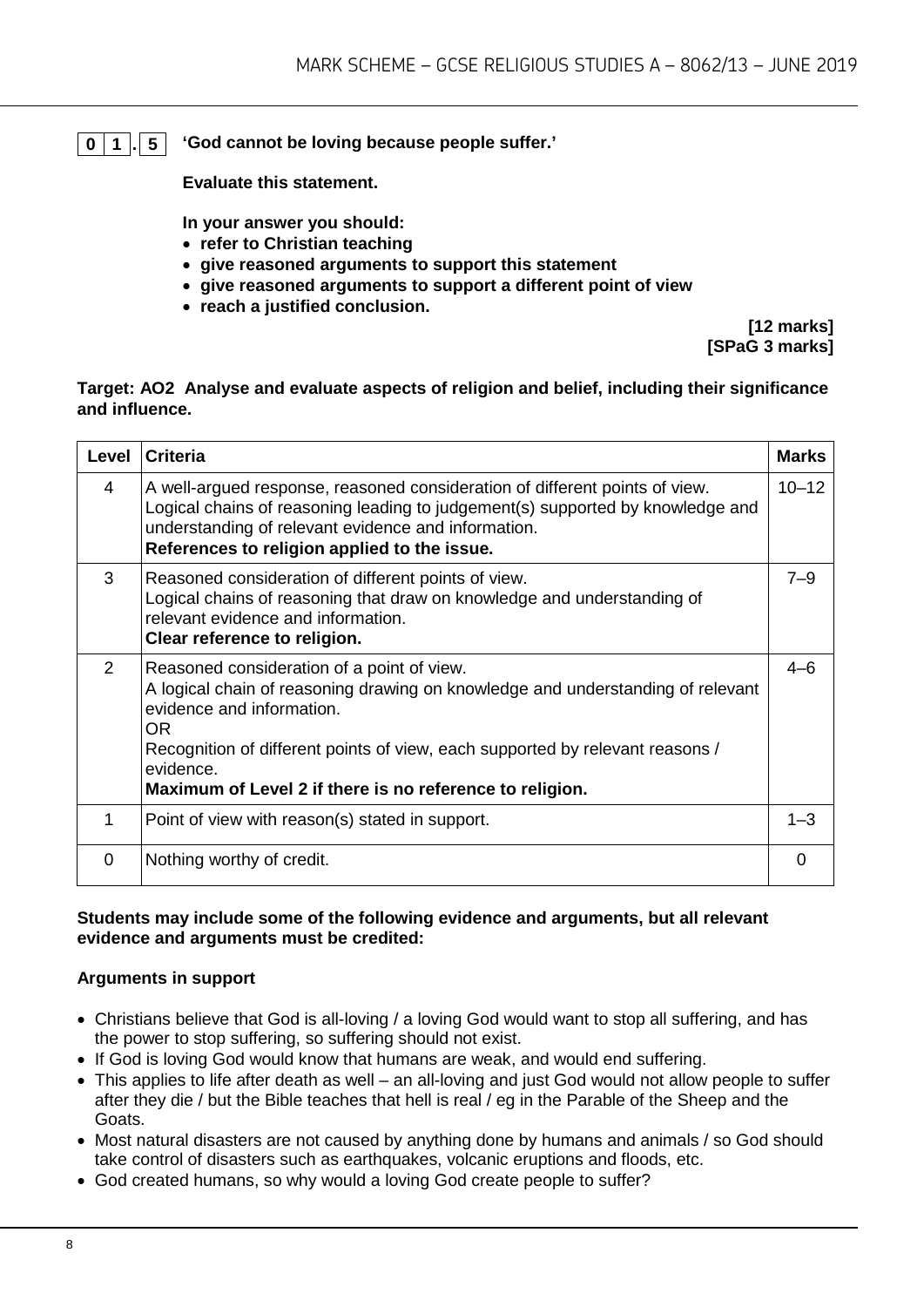• It is not just that God allows suffering / the extent of suffering is huge, eg those who are victims of crimes such as rape, murder, arson, theft / why would a loving God allow so much suffering? etc.

#### **Arguments in support of other views**

- Humans are responsible for what they do to others / so a lot of suffering is caused by ourselves, and not by God (references to Genesis – humanity being expelled from Eden for disobeying God).
- Having free will means that humanity must have the power and the choice to reject the moral rules in the Bible and cause other people to suffer.
- Despite being all-powerful, God himself suffered on the cross, so if God can suffer, so can we / perhaps God is all-loving but is not all-powerful.
- By suffering on the cross for human salvation, Jesus atoned for human sins in order to release/redeem humanity from suffering and sin: eg John 3:16: 'God so loved the world that he gave his only Son so that those who believe in him should not perish …'
- One answer to suffering is prayer / as in the Parable of the Unjust Judge (Luke 18:1–8).
- Love does not exclude suffering / parents discipline their children through love, to make them better people / doctors can inflict pain on their patients to cure their illnesses.
- A world without suffering would be a toy world / we have to learn through suffering, etc.
- Some see suffering as a test of faith, following which God will reward them with eternal life.
- Suffering is needed as a balance, to appreciate the good / without bad, good cannot be recognised / suffering teaches us to look after the world.
- Our response to suffering is important, eg Jesus from the cross: 'Forgive them, for they know not what they do.' (Luke 23:34), etc.

#### **[Plus SPaG 3 marks]**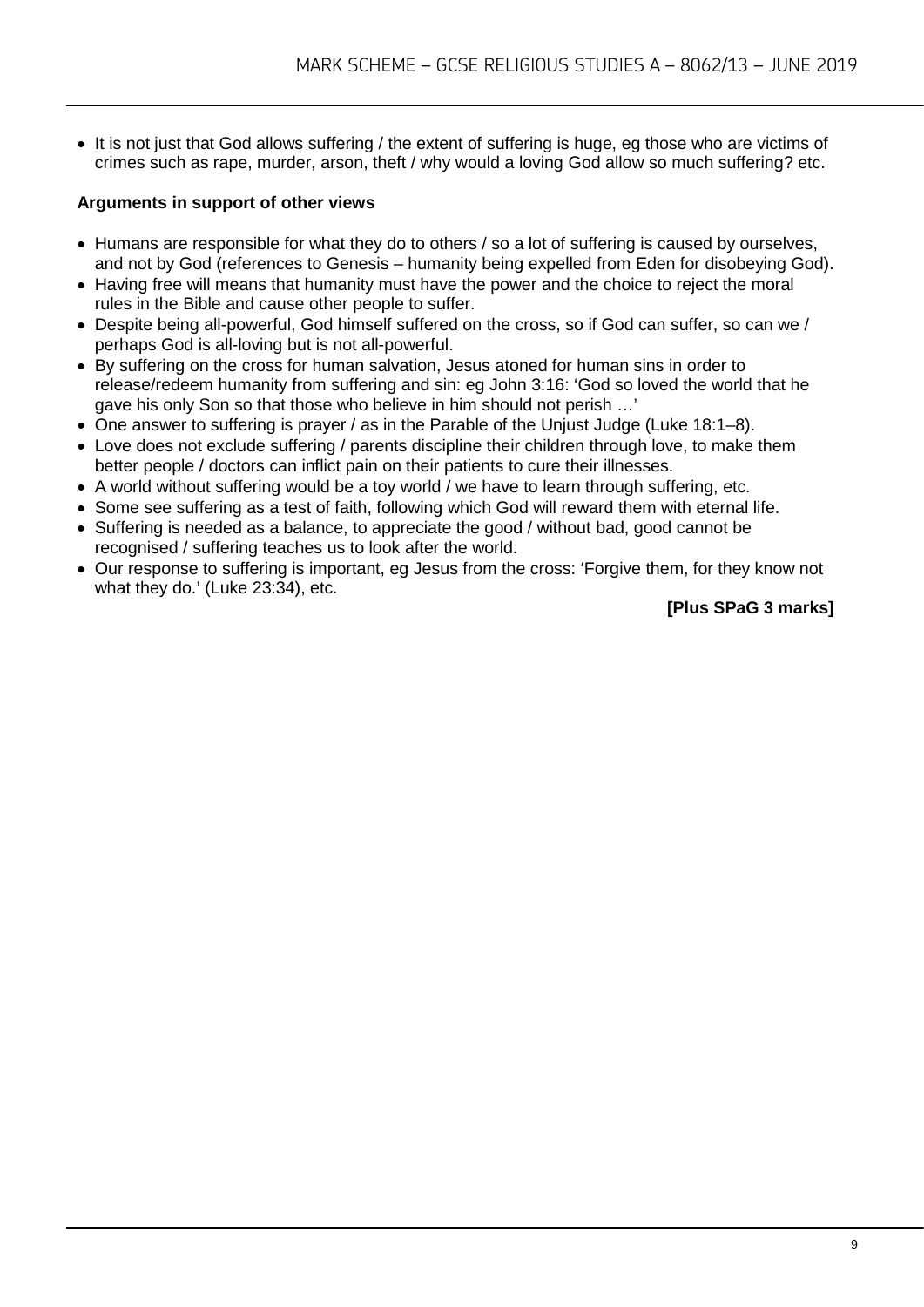#### **0 2 Christianity: Practices**

**0 2 . 1 Which one of the following is a form of private worship?**

**[1 mark]**

- **A Praying alone**
- **B Singing hymns in church**
- **C Giving a sermon**
- **D Sharing the peace**

**Target: AO1:1 Demonstrate knowledge and understanding of religion and belief, including beliefs, practices and sources of authority.**

Answer: A: Praying alone.

**0 2 . 2 Give two ways in which the Church helps Christians to respond to persecution. [2 marks]**

#### **Target: AO1:1 Demonstrate knowledge and understanding of religion and belief, including beliefs, practices and sources of authority.**

**One mark for each of two correct points.** 

#### **Students may include two of the following points, but all other relevant points must be credited:**

- Some will be taught to react with forgiveness and love / so they might decide to love their enemies.
- Some will be helped simply to trust God / believe that there is a reason for the persecution / believe that things will turn out to be for the best in the end.
- Some will be encouraged to respond to large-scale persecution, eg James & Stephen Smith set up the Aegis Trust to prevent genocides/atrocities such as that in Rwanda / also eg Open Doors, which supports persecuted Christians worldwide / the Barnabus Fund helps Christians cope with discrimination and persecution.
- Some might be helped (for example) to be pacifist (because they believe that Jesus commanded it) / they might follow Jesus' example.
- Some will be encouraged to pray / to read the Bible / to contribute financially to help persecuted people / to support charities and pressure groups resisting persecution, etc.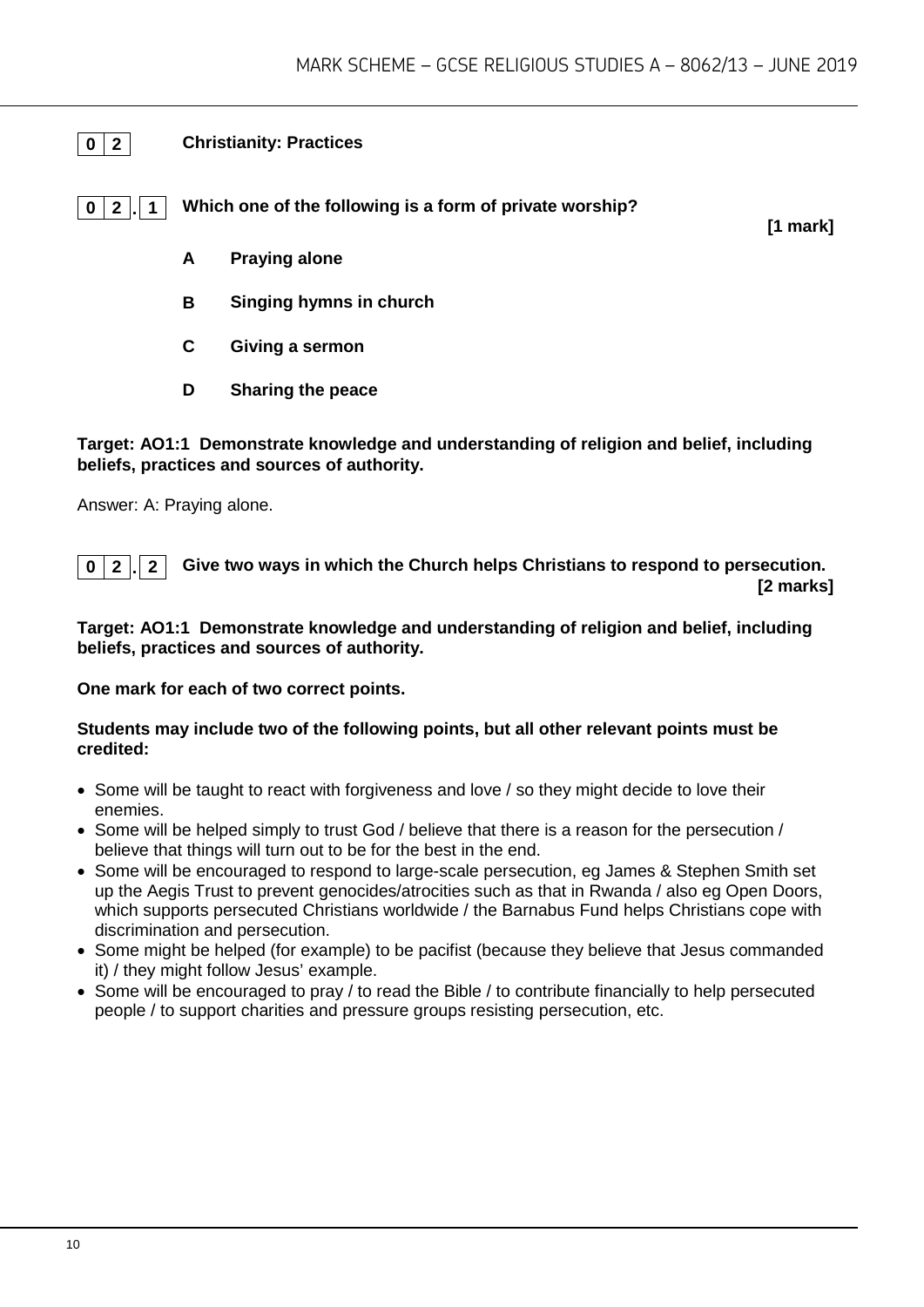#### **0 2 . 3 Explain two contrasting examples of the work of the Church in the local community.**

**[4 marks]**

#### **Target: AO1:3 Demonstrate knowledge and understanding of religion and belief, including similarities and differences within and/or between religions and beliefs.**

#### **First contrasting example**

Simple explanation of a relevant and accurate contrast – 1 mark Detailed explanation of a relevant and accurate contrast – 2 marks

#### **Second contrasting example**

Simple explanation of a relevant and accurate contrast – 1 mark Detailed explanation of a relevant and accurate contrast – 2 marks

If similar ways are given, only one of them may be credited up to 2 marks.

#### **Students may include some of the following points, but all other relevant points must be credited:**

- Some Christians will help people with spiritual needs in the community, for example those who feel abandoned by society / others will help with their physical needs, for example those who have insufficient food/money to maintain themselves and their families.
- Some will work with food banks by collecting and distributing food / others will give money or pay a tithe to help buy what is needed.
- Some will bring emergency help, for example to those who are injured in fights at pubs or clubs / others, such as street pastors, will target both the spiritual and physical needs of those who are at risk in the streets.
- The Salvation Army provides hostels for the homeless / others will provide soup and food parcels to those who sleep on the streets.
- The St Vincent de Paul Society helps refugees, released prisoners, the disabled and the mentally ill / some specifically target the needs of immigrants, particularly those with language difficulties.
- Some will pray for the local community as a whole / other groups will use churches as a centre for offering food, companionship and help of different kinds.
- The Church provides a base for the community just for rites of passage, weddings, funerals, christenings / for others the Church provides a family for those who are alone, etc.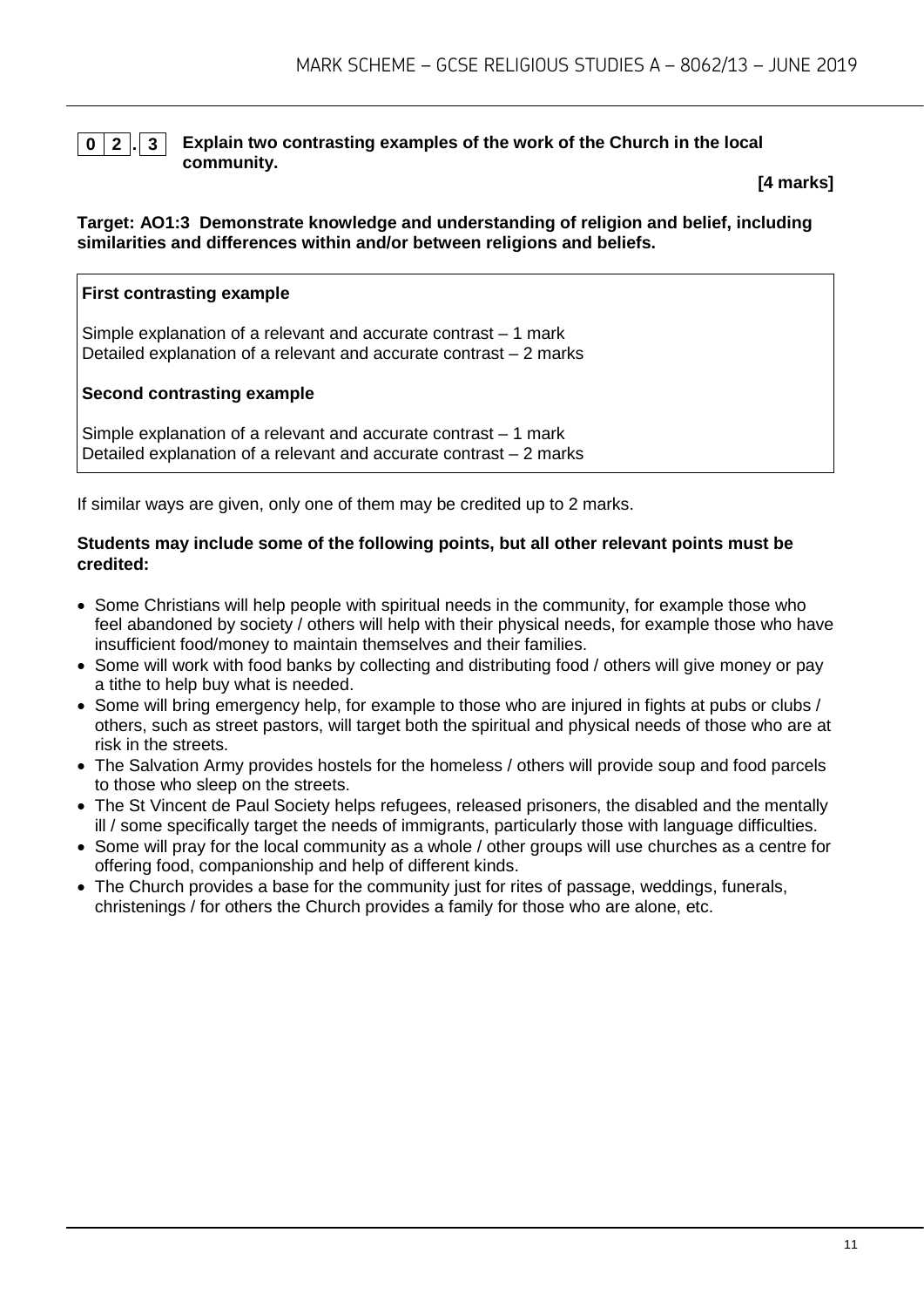**0 2 . 4 Explain two reasons why celebrating Holy Communion/Eucharist is important for many Christians.**

> **Refer to sacred writings or another source of Christian belief and teaching in your answer.**

**[5 marks]**

#### **Target: AO1:1 Demonstrate knowledge and understanding of religion and belief, including beliefs, practices and sources of authority.**

#### **First reason**

Simple explanation of a relevant and accurate reason – 1 mark Detailed explanation of a relevant and accurate reason – 2 marks

#### **Second reason**

Simple explanation of a relevant and accurate reason – 1 mark Detailed explanation of a relevant and accurate reason – 2 marks

Relevant and accurate reference to sacred writing or another source of Christian belief and teaching – 1 mark

#### **Students may include some of the following points, but all other relevant points must be credited:**

- Holy Communion/Eucharist is important for Christians because of Jesus' Last Supper with his disciples / where Christians believe that what Jesus said and did were important for all Christians.
- For some Christian denominations Holy Communion/Eucharist is a sacrament a ceremony which gives spiritual grace.
- In Luke's account (Luke 22) the Last Supper is a meal to celebrate Passover / Jesus transformed the celebration into something connected with his suffering, death and resurrection.
- Jesus identified the bread as his body and the wine as his blood (eg Mark 14:22–25) / these symbolise Jesus' sacrifice/atonement for human sin.
- For Roman Catholics, the importance of the Mass is seen in the belief in transubstantiation / that the bread and wine become the actual body and blood of Jesus.
- For some Protestants, the bread and wine are symbols of Jesus' death, which brought salvation to humanity.
- For others, the service unites the worshipper with Christ / it is 'soul food'.
- The celebration brings Christians together / unites members of a church.
- In Paul's account of the Last Supper (1 Corinthians 11:17–34), Jesus' actions with the bread and wine are accompanied by Jesus saying, 'Do this in remembrance of me' / so some see this as an important command to repeat Jesus' actions, etc.

**Note:** Do **not** credit comments on why Holy Communion/Eucharist is **not** important to some Christians.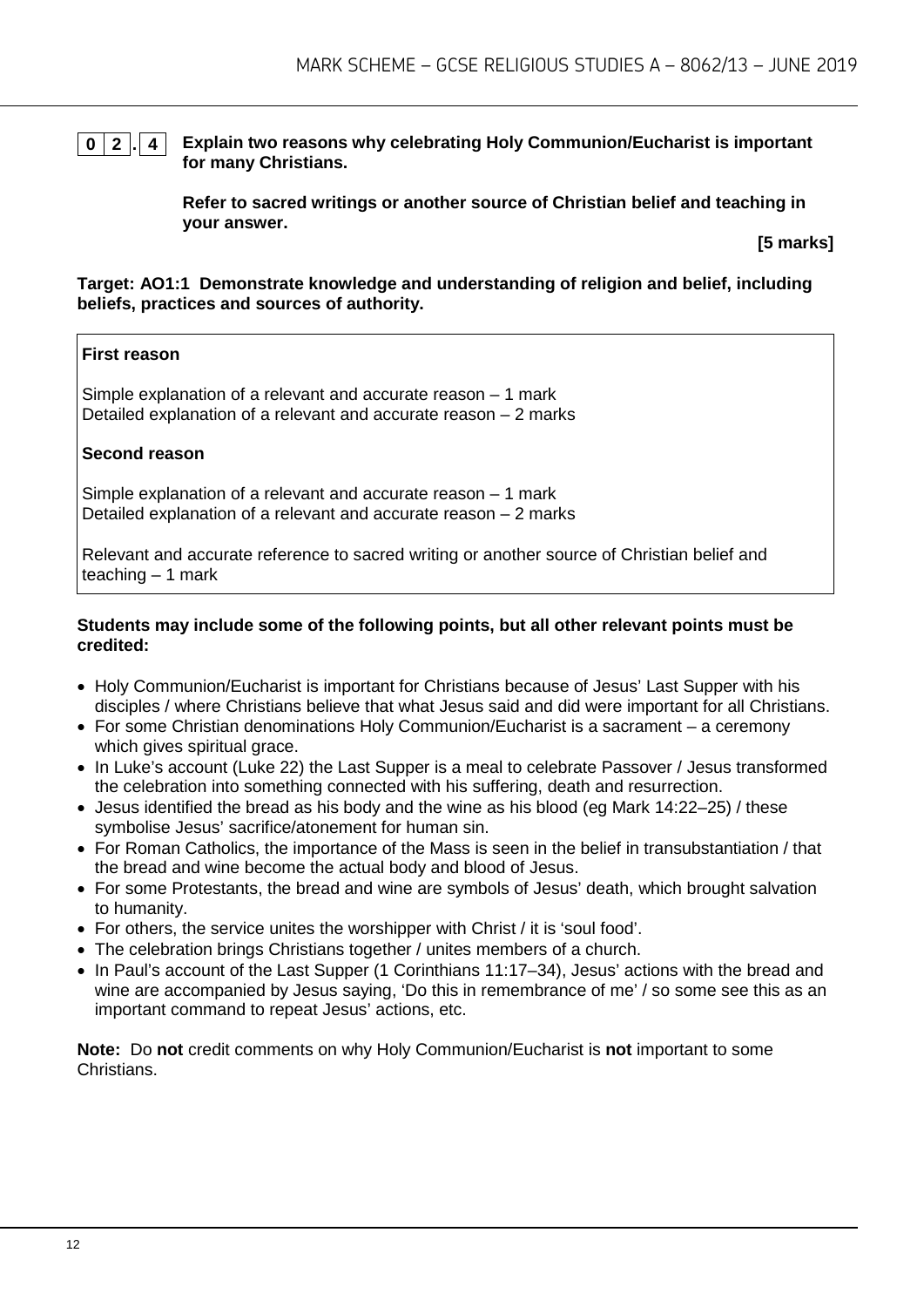#### **0 2 . 5 'The Lord's Prayer is the only prayer that Christians need to use.'**

**Evaluate this statement.** 

**In your answer you should:**

- **refer to Christian teaching**
- **give reasoned arguments to support this statement**
- **give reasoned arguments to support a different point of view**
- **reach a justified conclusion.**

**[12 marks]**

#### **Target: AO2 Analyse and evaluate aspects of religion and belief, including their significance and influence.**

| Level          | <b>Criteria</b>                                                                                                                                                                                                                                                                                                             | <b>Marks</b> |
|----------------|-----------------------------------------------------------------------------------------------------------------------------------------------------------------------------------------------------------------------------------------------------------------------------------------------------------------------------|--------------|
| 4              | A well-argued response, reasoned consideration of different points of view.<br>Logical chains of reasoning leading to judgement(s) supported by knowledge and<br>understanding of relevant evidence and information.<br>References to religion applied to the issue.                                                        | $10 - 12$    |
| 3              | Reasoned consideration of different points of view.<br>Logical chains of reasoning that draw on knowledge and understanding of<br>relevant evidence and information.<br>Clear reference to religion.                                                                                                                        | $7 - 9$      |
| $\overline{2}$ | Reasoned consideration of a point of view.<br>A logical chain of reasoning drawing on knowledge and understanding of relevant<br>evidence and information.<br>OR.<br>Recognition of different points of view, each supported by relevant reasons /<br>evidence.<br>Maximum of Level 2 if there is no reference to religion. | $4 - 6$      |
| 1              | Point of view with reason(s) stated in support.                                                                                                                                                                                                                                                                             | $1 - 3$      |
| 0              | Nothing worthy of credit.                                                                                                                                                                                                                                                                                                   | $\Omega$     |

#### **Students may include some of the following evidence and arguments, but all relevant evidence and arguments must be credited:**

#### **Arguments in support**

- There are two accounts of the prayer Matthew 6:7–9 and Luke 11:1–2, and in both Jesus commanded his disciples to use the prayer.
- In Luke 11, the disciples asked Jesus to teach them how to pray as John taught his disciples. Jesus answered: 'When you pray, say …' – so Jesus gave a direct command to pray in this way.
- In Matthew 6, Jesus tells his disciples not to heap up empty phrases like the Gentiles do, because they think they will be heard for the number of words they use (v.7) / he then says that God already knows what you want before you ask him (v.8), implying that most prayer is unnecessary / he says: 'Pray then like this:' – and the Lord's Prayer then follows / this looks like a direct instruction to pray using only the words of the Lord's Prayer.
- The Lord's Prayer is also said to be the 'perfect prayer'. For Catholics, it is a summary of the whole gospel, implying that nothing else is needed.